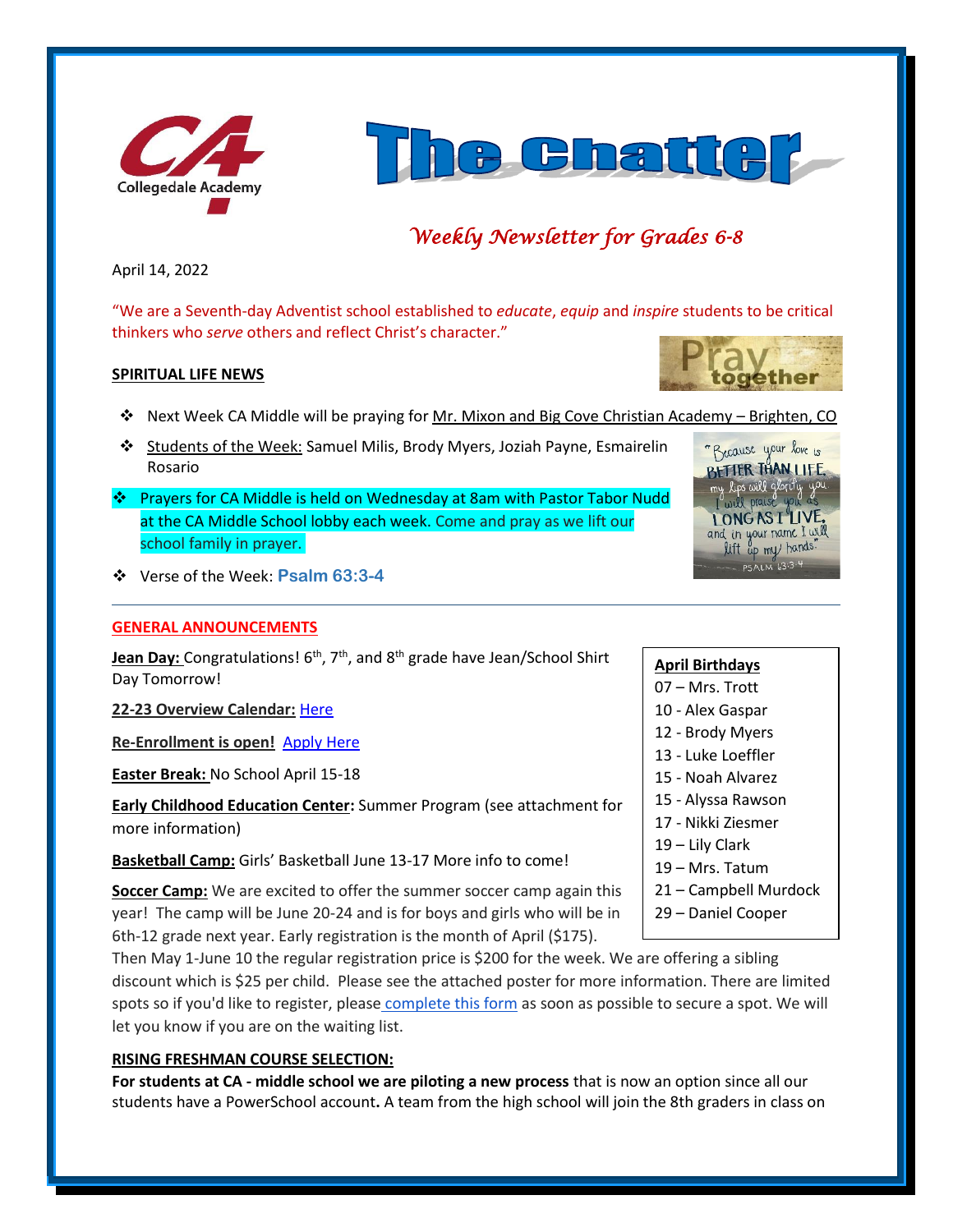April 19. A freshman schedule will be explained. The 8th grade students will be able to log on to their PowerSchool accounts and sign up for their required and elective classes for next year. Parents will be sent communication on the freshman schedule and can log on to see or modify the elective classes. All are welcome to still attend the Freshman Course Selection event if they'd like, but the urgency for the rising freshmen from CA - middle is less, which is on April 20, 2022, from 3:30pm - 5:15pm, in the high school library.

If you are entering CA as sophomore or higher please contact our registrar to work through the transferring credits and CA course schedule process – Carmen Alvarez, [registrar@collegedaleacademy.com.](mailto:registrar@collegedaleacademy.com)

If you have any questions, would like a family tour, or set up a student shadow day at our school, or if you would simply like to meet some of our staff, please contact us, 423.396.2124.

#### **SUMMER SCHOOL @CA 2022**

Algebra I will be taught this summer by Mr. Sinigaglio. May 25-July 1, 8 am to 12:10pm each weekday excluding Memorial Day. Cost is \$615.00. A non-refundable deposit of \$200 is due by May 11, 2022. Each student interested in taking this class must have a teacher recommendation sent to Mr. Sinigaglio. Recommendations should come from the current eighth grade math teacher and can be emailed or phoned in - [bsinigaglio@collegedaleacademy.com](mailto:bsinigaglio@collegedaleacademy.com) or 303.915.1515. Please note this is an accelerated class primarily intended for rising freshmen.

**Orchestra Performances**: April 30th Adoration at Collegedale Church; May 5 Spring Concert. More details to come!

#### **PRINCIPAL'S LUNCH**

#### Wednesday, April 20

River Garey, Robert Murdoch, Owen Herman, Samuel Jones, Samuel Milis, Sandra Raitz, Savannah Massengill, Savannah McClellan

*Cheese Pizza will be provided along with other snacks. Please let us know two days ahead if your child has any allergies!*



## **HOT LUNCHES – Schedule B**

Kim Lighthall is our Lunch Coordinator. You may email her a[t klighthall@collegedaleacademy.com](mailto:klighthall@collegedaleacademy.com) for any lunch account information.

Meal Schedule Week A: Monday – Hotdog & Fruit Tuesday – Bean Burritos & Fruit Wednesday – Pizza Thursday – Spaghetti w/Broccoli Friday – Hoagie w/cheese & Fruit



Meal Schedule Week B:

Monday – Mac n Cheese / Nuggets Tuesday – Bean Burritos & Fruit Wednesday – Pizza Thursday – Fettuccine w/Broccoli Friday – Griller w/cheese & Fruit

#### **ATHLETICS**

**Sports** – Coach Jeff Morris – [jmorris@collegedaleacademy.com](mailto:jmorris@collegedaleacademy.com) [Volleyball Schedule](https://www.collegedaleacademy.com/wp-content/uploads/2022/02/2022-Volleyball-schedule.pdf) **[Volleyball Teams](https://www.collegedaleacademy.com/wp-content/uploads/2022/02/2021-2022-Volleyball-Teams-1.pdf)** [Golf Schedule](https://www.collegedaleacademy.com/wp-content/uploads/2022/03/2022-ISC-Golf-Schedule.pdf)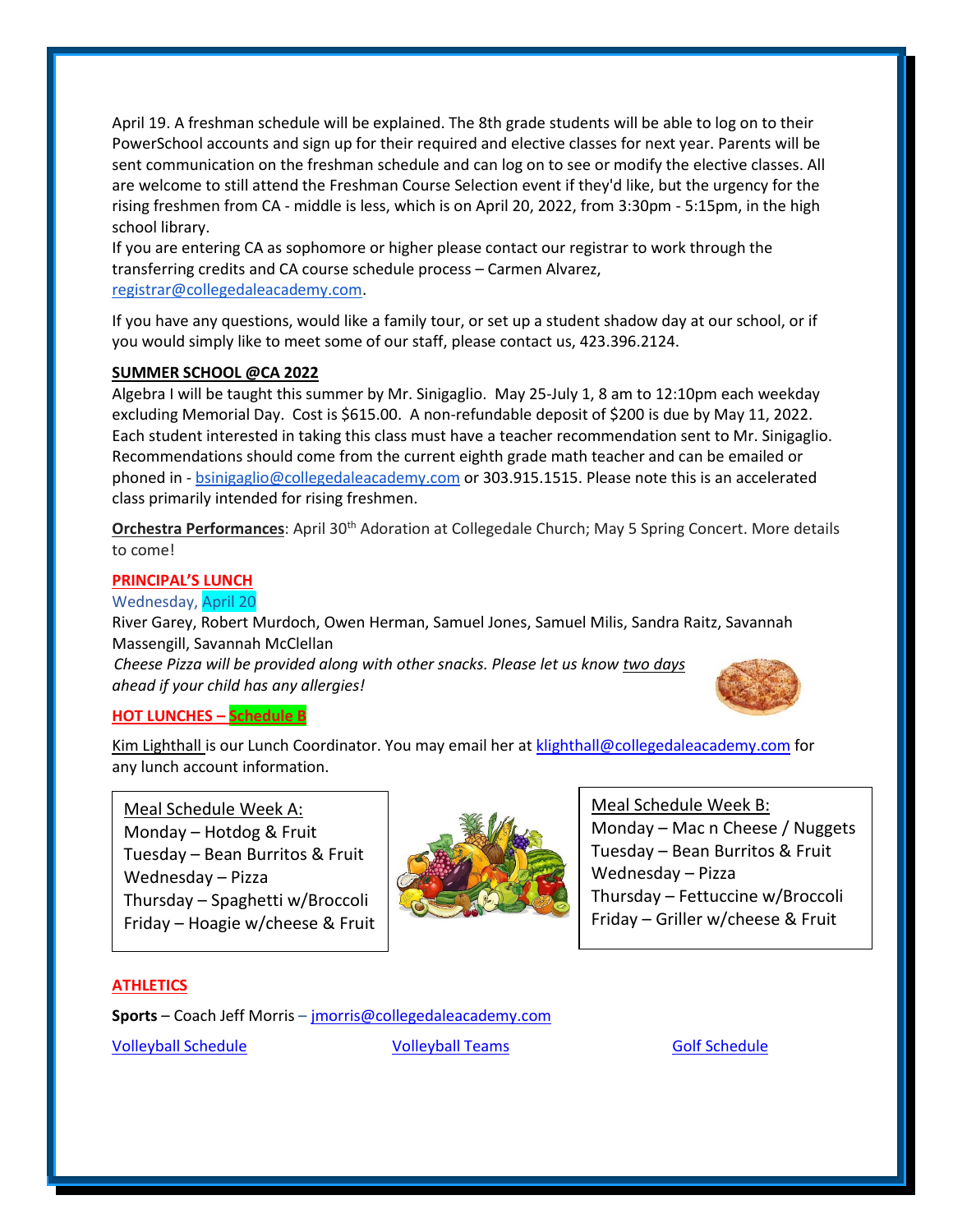#### **MUSIC**

**Caroliers and Handbells –** Holly Greer – [hgreer@collegedaleacademy.com](mailto:hgreer@collegedaleacademy.com) **Orchestra –** Tami King – [tking@collegedaleacademy.com](mailto:tking@collegedaleacademy.com) **Band –** Greg Lindquist - [glindquist@collegedaleacademy.com](mailto:glindquist@collegedaleacademy.com)

#### **HOME & SCHOOL**

**Kasi Schreader –** [kschreader@collegedaleacademy.com](mailto:kschreader@collegedaleacademy.com) **Kristi West –** [mrskwest2006@gmail.com](mailto:mrskwest2006@gmail.com)

**CA Car Magnets and Stickers** are available for purchase at the front office. Magnets: \$5.00; Stickers: \$2.00 (cash or check please)

**Support Collegedale Academy when you shop at Amazon!**

#### **CA MIDDLE ASSISTANT REGISTRAR**

Please contact us with any questions: Early Childhood (starting at age 3) – Grade 5: Phone 423.396.2122 or email: hhoffman@collegedaleacademy.com Grades 6-8: 423.396.3020 or email: dreed@collegedaleacademy.com Grades 9-12: 423.396.2124 or email: registrar@collegedaleacademy.com

#### **SCHOOL COUNSELOR**

Amanda Ancheta - [aancheta@collegedaleacademy.com](mailto:aancheta@collegedaleacademy.com)

#### **CALENDARS**

2021-2022 [Overview Calendar](https://www.collegedaleacademy.com/wp-content/uploads/2021/07/2021-22-Overview-Calendar-middle.pdf)

<https://www.collegedaleacademy.com/cams-calendar/> *Visit our website* [collegedaleacademy.com](https://www.collegedaleacademy.com/) *for more information such as our school calendar, announcements, forms, and other resources.*



<https://www.collegedaleacademy.com/cams-newsletter/>

Educate • Equip • Inspire • Serve



# **HELPFUL INFORMATION**

**PRINCIPAL** Barbara Hunt [bhunt@collegedaleacademy.com](mailto:bhunt@collegedaleacademy.com) **OFFICE MANAGER & ASSISTANT REGISTRAR** Debbie Reed [dreed@collegedaleacademy.com](mailto:dreed@collegedaleacademy.com)